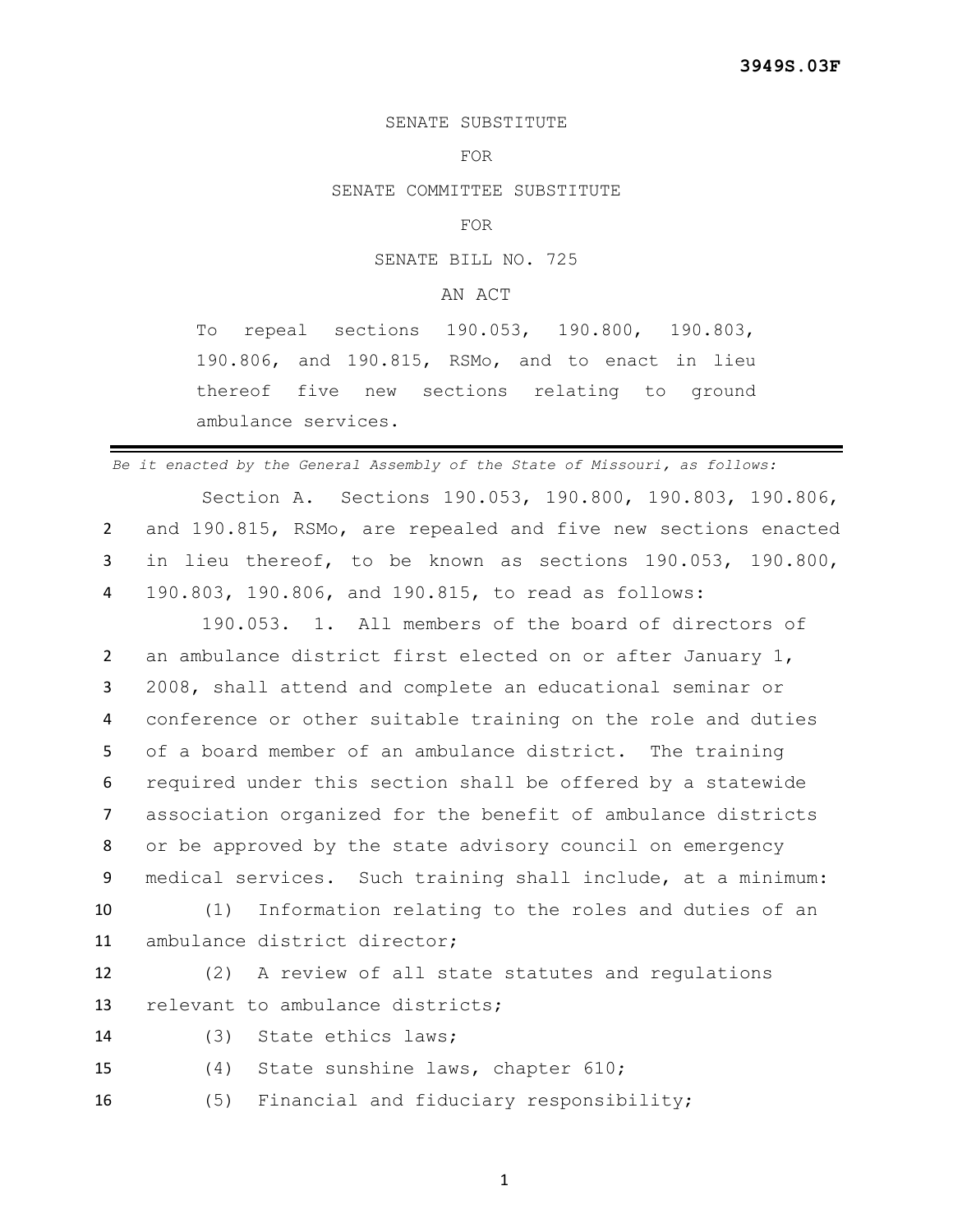(6) State laws relating to the setting of tax rates; and

 (7) State laws relating to revenue limitations. 2. If any ambulance district board member fails to attend a training session within twelve months after taking office, the board member shall not be compensated for attendance at meetings thereafter until the board member has completed such training session. If any ambulance district board member fails to attend a training session within twelve months of taking office regardless of whether the board member received an attendance fee for a training session, the board member shall be ineligible to run for reelection for another term of office until the board member satisfies the training requirement of this section; however, this requirement shall only apply to board members elected after August 28, 2022.

190.800. 1. Each ground ambulance service, except for any ambulance service owned and operated by an entity owned and operated by the state of Missouri, including but not limited to any hospital owned or operated by the board of curators, as defined in chapter 172, or any department of the state, shall, in addition to all other fees and taxes now required or paid, pay an ambulance service reimbursement allowance tax for the privilege of engaging in the business of providing ambulance services in this state.

 2. For the purpose of this section, the following terms shall mean:

 (1) "Ambulance", the same meaning as such term is defined in section 190.100;

 (2) "Ambulance service", the same meaning as such term is defined in section 190.100;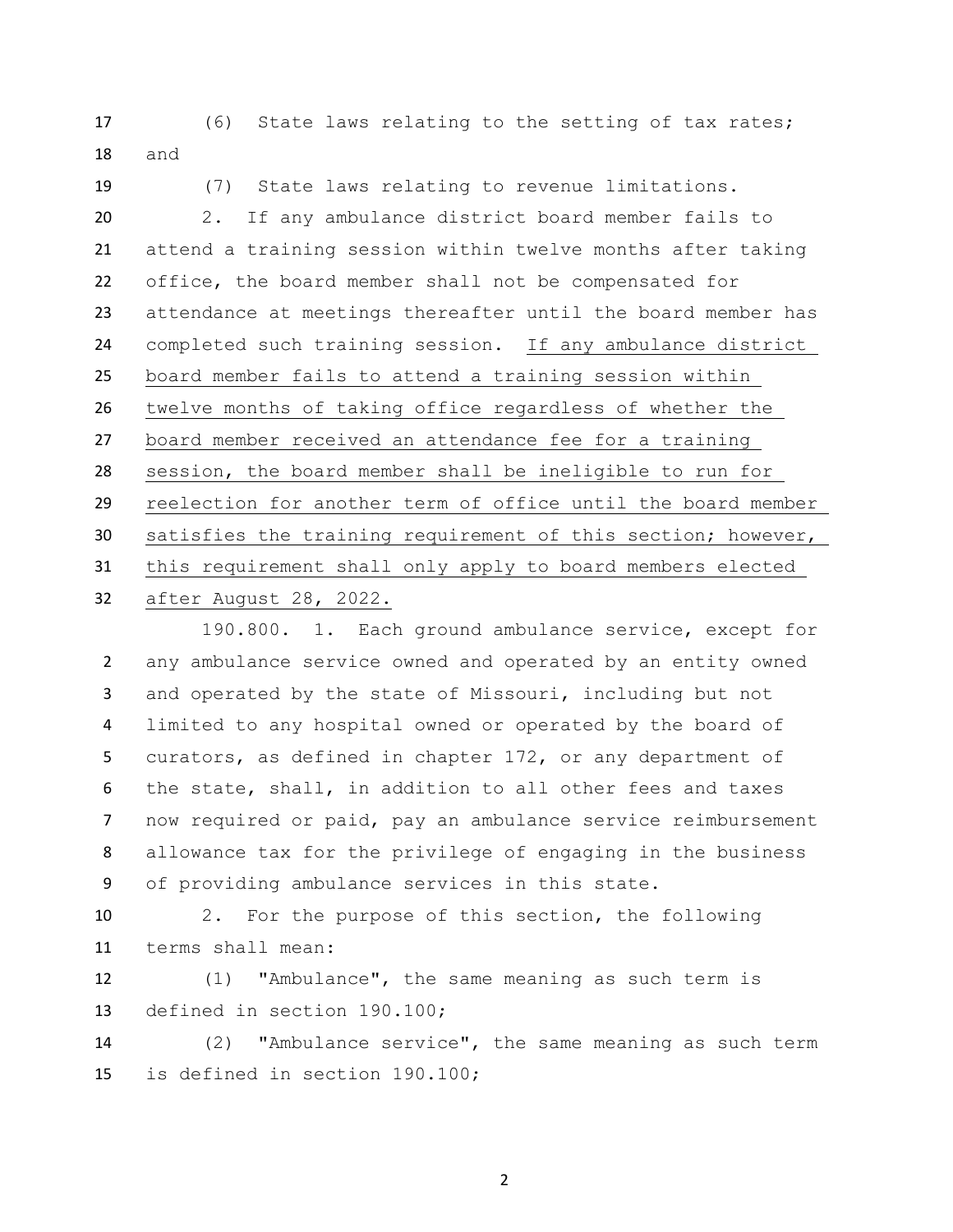(3) "Engaging in the business of providing ambulance services in this state", accepting payment for such services**[**;

 (4) "Gross receipts", all amounts received by an ambulance service licensed under section 190.109 for its own account from the provision of all emergency services, as defined in section 190.100, to the public in the state of Missouri, but shall not include revenue from taxes collected under law, grants, subsidies received from governmental agencies, or the value of charity care**]**.

 190.803. 1. Each ambulance service's reimbursement allowance shall be based on **[**its gross receipts using**]** a formula established by the department of social services by **[**rule. The determination of tax due shall be the monthly gross receipts reported to the department of social services multiplied by the tax rate established by rule by the department of social services. Such tax rate may be a graduated rate based on gross receipts and shall not exceed a rate of six percent per annum of gross receipts**]** regulations and rules as provided in section 190.836. The ambulance reimbursement allowance shall be consistent with permissible health care related taxes, as defined in 42 CFR 433, Subpart B, as amended.

 2. Notwithstanding any other provision of law to the contrary, any action respecting the validity of the rules promulgated under this section or section 190.815 or 190.833 shall be filed in the circuit court of Cole County. The circuit court of Cole County shall hear the matter as the court of original jurisdiction.

 190.806. Each ambulance service shall keep such records as may be necessary to determine the amount of its reimbursement allowance. On or before the first day of October of each year, every ambulance service shall submit